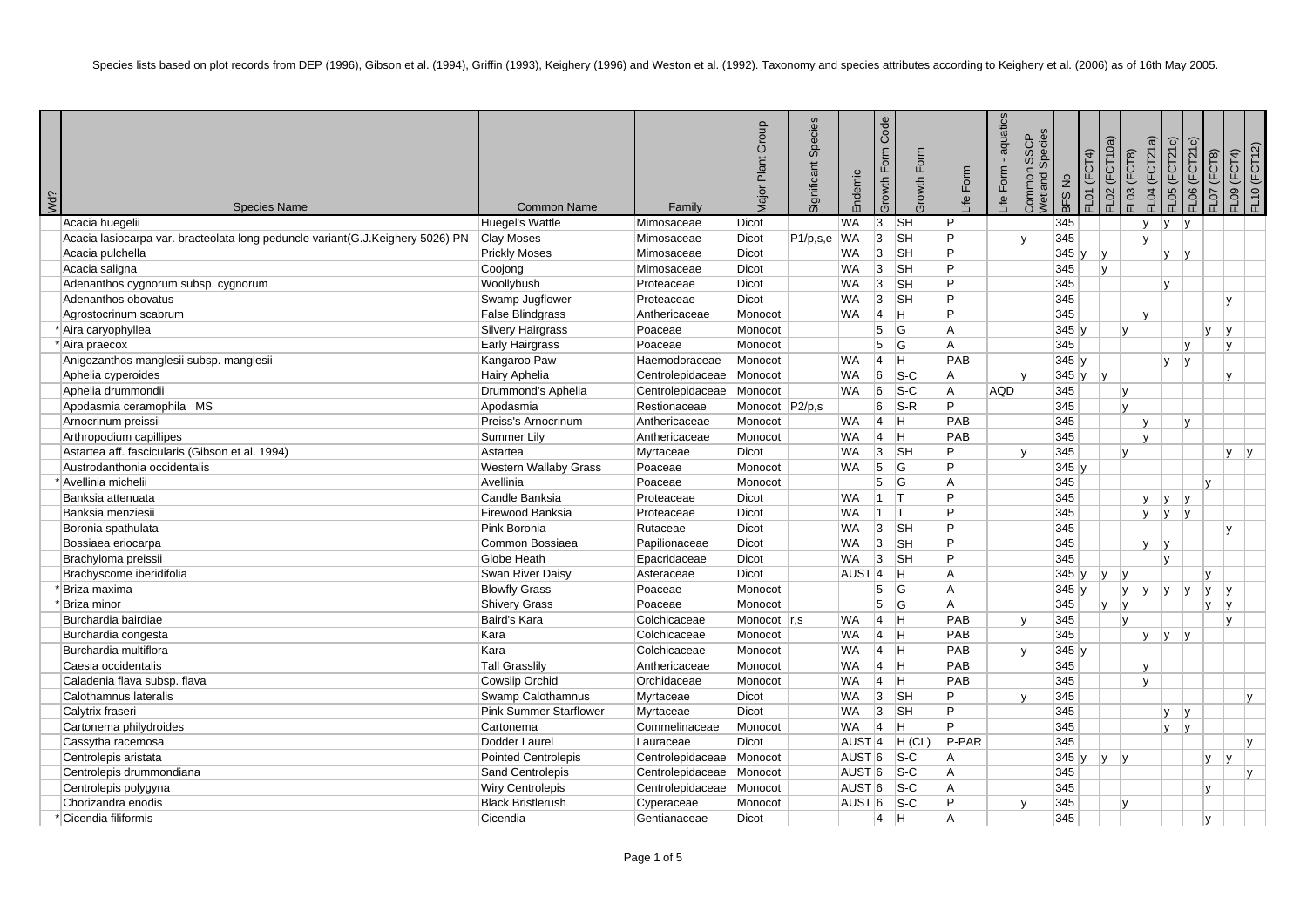| Wd? | <b>Species Name</b>                      | <b>Common Name</b>          | Family         | Group<br>Plant<br><i>lajor</i> | Species<br>Significant | Endemic           | Code<br>Form<br>Growth | Growth Form             | ife Form | - aquatics<br>ife Form | Vetland Species<br><b>SSCP</b><br>Common | BFS No  | $FLO1$ ( $FCT4$ ) | FL02 (FCT10a)<br>$F$ LO3 ( $F$ CT8) | FL04 (FCT21a) | FLO5 (FCT21c)     | FLO6 (FCT21c) | $=$ LO7 (FCT8) | FL10 (FCT12)<br>FL09 (FCT4) |
|-----|------------------------------------------|-----------------------------|----------------|--------------------------------|------------------------|-------------------|------------------------|-------------------------|----------|------------------------|------------------------------------------|---------|-------------------|-------------------------------------|---------------|-------------------|---------------|----------------|-----------------------------|
|     | Conostephium pendulum                    | Pearlflower                 | Epacridaceae   | Dicot                          |                        | <b>WA</b>         | $\overline{3}$         | <b>SH</b>               | Þ        |                        |                                          | 345     |                   |                                     | $\mathsf{v}$  |                   |               |                |                             |
|     | Conostylis aculeata                      | <b>Prickly Conostylis</b>   | Haemodoraceae  | Monocot                        |                        | WA                | $\overline{4}$         | Iн.                     | P        |                        |                                          | 345     |                   |                                     | ly.           | Iv.               | y             |                |                             |
|     | Conostylis juncea                        | Conostylis                  | Haemodoraceae  | Monocot                        |                        | <b>WA</b>         | $\overline{4}$         | Iн.                     | P        |                        |                                          | 345y    |                   |                                     | lv.           |                   |               |                |                             |
|     | Corynotheca micrantha var. micrantha     | Tangled Lily                | Anthericaceae  | Monocot                        |                        | <b>WA</b>         | $\overline{4}$         | $H-SH$                  | PAB      |                        |                                          | 345     |                   |                                     | Iv.           |                   | Iv.           |                |                             |
|     | Cyathochaeta avenacea                    | Cyathochaeta                | Cyperaceae     | Monocot                        |                        | WA                | 6                      | $ S-C $                 | P        |                        |                                          | 345y    |                   |                                     |               |                   |               |                |                             |
|     | * Cyperus tenellus                       | Tiny Flat Sedge             | Cyperaceae     | Monocot                        |                        |                   | 6                      | $ S-C $                 | P        |                        |                                          | 345     |                   | $\mathsf{v}$<br> v                  |               |                   | lv.           |                |                             |
|     | Dampiera linearis                        | Dampiera                    | Goodeniaceae   | Dicot                          |                        | <b>WA</b>         | $ 4\rangle$            | H-SH                    | P        |                        |                                          | 345y    |                   |                                     |               |                   |               | $\mathsf{v}$   |                             |
|     | Dampiera trigona                         | Dampiera                    | Goodeniaceae   | Dicot                          |                        | <b>WA</b>         | $\overline{4}$         | H-SH                    | D        |                        |                                          | 345     |                   | Iv.                                 |               |                   |               |                |                             |
|     | Dasypogon bromeliifolius                 | Pineapple Bush              | Dasypogonaceae | Monocot                        |                        | WA                | $\overline{3}$         | SH-H                    | P        |                        |                                          | $345$ y |                   |                                     | ly.           | $\mathsf{v}$      |               | l v            |                             |
|     | Daviesia physodes                        | Daviesia                    | Papilionaceae  | Dicot                          |                        | <b>WA</b>         | 3                      | <b>SH</b>               | P        |                        |                                          | 345     |                   |                                     | lv.           |                   |               |                |                             |
|     | Desmocladus fasciculatus                 | Desmocladus                 | Restionaceae   | Monocot                        |                        |                   | 6                      | $S-R$                   | P        |                        |                                          | 345y    |                   |                                     | IV.           |                   |               |                |                             |
|     | Desmocladus flexuosus                    | Desmocladus                 | Restionaceae   | Monocot                        |                        |                   | 6                      | $S-R$                   | P        |                        |                                          | 345     |                   |                                     | ly.           | ly.<br> y         |               |                |                             |
|     | Dianella revoluta var. divaricata        | Common Dianella             | Phormiaceae    | Monocot                        |                        | <b>WA</b>         | $\vert 4 \vert$        | lн.                     | Þ        |                        |                                          | 345     |                   |                                     | lv.           | V                 |               |                |                             |
|     | Dichelachne crinita                      | Plumegrass                  | Poaceae        | Monocot                        |                        | AUST <sub>5</sub> |                        | G                       | P        |                        |                                          | 345y    |                   |                                     |               |                   |               |                |                             |
|     | Diuris laxiflora                         | <b>Bee Orchid</b>           | Orchidaceae    | Monocot                        |                        | WA                | $\vert$ 4              | Iн.                     | PAB      |                        |                                          | 345     |                   | Iv.                                 |               |                   |               |                |                             |
|     | Drosera erythrorhiza subsp. erythrorhiza | <b>Red Ink Sundew</b>       | Droseraceae    | Dicot                          |                        | <b>WA</b>         | $\vert$ 4              | Iн.                     | PAB      |                        |                                          | 345     |                   | lv.                                 |               |                   |               |                |                             |
|     | Drosera gigantea subsp. gigantea         | <b>Giant Sundew</b>         | Droseraceae    | Dicot                          |                        | <b>WA</b>         | $\overline{4}$         | Iн.                     | PAB      |                        |                                          | 345     | l v               |                                     |               |                   |               |                |                             |
|     | Drosera menziesii subsp. menziesii       | Menzies' Rainbow            | Droseraceae    | Dicot                          |                        | <b>WA</b>         | $\overline{4}$         | Iн.                     | PAB      |                        |                                          | 345     |                   | Iv.                                 |               |                   |               |                |                             |
|     | Drosera menziesii subsp. penicillaris    | <b>Menzies' Rainbow</b>     | Droseraceae    | Dicot                          |                        | WA                | $\overline{4}$         | -lh                     | PAB      |                        |                                          | 345     |                   |                                     | lv.           |                   | l V           |                |                             |
|     | Drosera neesii subsp. neesii             | Rainbow                     | Droseraceae    | Dicot                          |                        | <b>WA</b>         | $\overline{4}$         | Iн.                     | PAB      |                        |                                          | 345y    |                   |                                     |               |                   |               | $\mathsf{v}$   |                             |
|     | Drosera pulchella                        | Sundew                      | Droseraceae    | Dicot                          |                        | <b>WA</b>         | $\vert$ 4              | Iн.                     | PAA      |                        |                                          | 345     |                   |                                     |               |                   |               |                | $\mathsf{v}$                |
|     | Dryandra lindleyana                      | Couch Honeypot              | Proteaceae     | Dicot                          |                        | WA                | 3                      | SH(PR)                  | ∣P.      |                        |                                          | 345y    |                   |                                     |               |                   |               |                |                             |
|     | Ehrharta calycina                        | Perennial Veldtgrass        | Poaceae        | Monocot                        |                        |                   | 5                      | lG.                     | P        |                        |                                          | 345     |                   |                                     |               | $ y $ $ y $ $ y $ |               |                |                             |
|     | Epilobium billardiereanum                | <b>Glabrous Willow Herb</b> | Onagraceae     | Dicot                          |                        | <b>WA</b>         | $\vert$ 4              | Iн.                     | P        |                        |                                          | 345     |                   |                                     |               |                   |               |                | v                           |
|     | Eragrostis elongata                      | Native Swamp Eragrostis     | Poaceae        | Monocot                        |                        | AUST <sub>5</sub> |                        | lG.                     | P        |                        |                                          | 345     |                   |                                     |               |                   |               |                | $\mathsf{v}$                |
|     | Eriochilus dilatatus subsp. dilatatus MS | White Bunny Orchid          | Orchidaceae    | Monocot                        |                        | <b>WA</b>         | $\vert$ 4              | Iн.                     | PAB      |                        |                                          | 345     | Iv.               |                                     |               |                   |               |                |                             |
|     | Eriochilus helonomos MS                  | Swamp Bunny Orchid          | Orchidaceae    | Monocot                        |                        | WA                | $\vert 4 \vert$        | Iн.                     | PAB      |                        |                                          | 345     | IV.               | v                                   |               |                   |               |                |                             |
|     | Eryngium pinnatifidum subsp. palustre MS | Swamp Devil                 | Apiaceae       | Dicot                          | p,s                    | <b>WA</b>         | $\overline{4}$         | H                       | PAB      |                        |                                          | 345     |                   | lv.                                 |               |                   |               |                |                             |
|     | Eucalyptus calophylla                    | Marri                       | Myrtaceae      | Dicot                          |                        | WA                | $\mathbf{1}$           | T                       | P        |                        |                                          | 345     |                   |                                     | l y           |                   |               |                |                             |
|     | Euchilopsis linearis                     | Swamp Pea                   | Papilionaceae  | Dicot                          |                        | <b>WA</b>         | 3                      | <b>SH</b>               | P        |                        |                                          | 345     |                   |                                     |               |                   |               | Iv.            |                             |
|     | Eutaxia virgata                          | Eutaxia                     | Papilionaceae  | Dicot                          |                        | <b>WA</b>         | 3                      | <b>SH</b>               | P        |                        | $\mathsf{v}$                             | 345     |                   | lv.                                 |               |                   |               | lv.            |                             |
|     | Gahnia trifida                           | Coast Sawsedge              | Cyperaceae     | Monocot                        |                        | AUST <sup>6</sup> |                        | $\overline{\text{S-C}}$ | P        |                        |                                          | 345     |                   | Iv.                                 |               |                   |               |                |                             |
|     | Gladiolus caryophyllaceus                | <b>Pink Gladiolus</b>       | Iridaceae      | Monocot                        |                        |                   | $\overline{4}$         | Iн.                     | PAB      |                        |                                          | 345     |                   |                                     |               |                   | ۱v            |                |                             |
|     | Gompholobium tomentosum                  | Common Gompholobium         | Papilionaceae  | Dicot                          |                        | <b>WA</b>         | 3                      | <sub>SH</sub>           | P        |                        |                                          | 345     |                   |                                     | lv.           | V <br> V          |               |                |                             |
|     | Gonocarpus pithyoides                    | Gonocarpus                  | Haloragaceae   | Dicot                          |                        | WA                | $\overline{4}$         | ÌН.                     | P        |                        |                                          | 345     |                   | IV.                                 | V             |                   |               |                |                             |
|     | Goodenia micrantha                       | Goodenia                    | Goodeniaceae   | Dicot                          |                        | <b>WA</b>         | $\vert$ 4              | Iн.                     | P        |                        |                                          | 345     |                   | lv.                                 |               |                   |               |                | V                           |
|     | Goodenia pulchella                       | Goodenia                    | Goodeniaceae   | Dicot                          |                        | WA.               | $\vert$ 4              | Iн.                     | P        |                        |                                          | 345     | IV.               |                                     |               |                   |               |                |                             |
|     | Haemodorum spicatum                      | Haemodorum                  | Haemodoraceae  | Monocot                        |                        | <b>WA</b>         | $\vert$ 4              | Iн.                     | PAB      |                        |                                          | 345y    |                   |                                     |               |                   |               |                |                             |
|     | Hakea marginata                          | Hakea                       | Proteaceae     | Dicot                          |                        | WA                | 3                      | SH                      | P        |                        |                                          | 345     |                   | $\mathsf{v}$                        |               |                   |               |                |                             |
|     | Hakea sulcata                            | <b>Furrowed Hakea</b>       | Proteaceae     | Dicot                          |                        | <b>WA</b>         | 3                      | <b>SH</b>               | P        |                        | $\mathsf{v}$                             | 345     | Iv.               |                                     |               |                   |               |                |                             |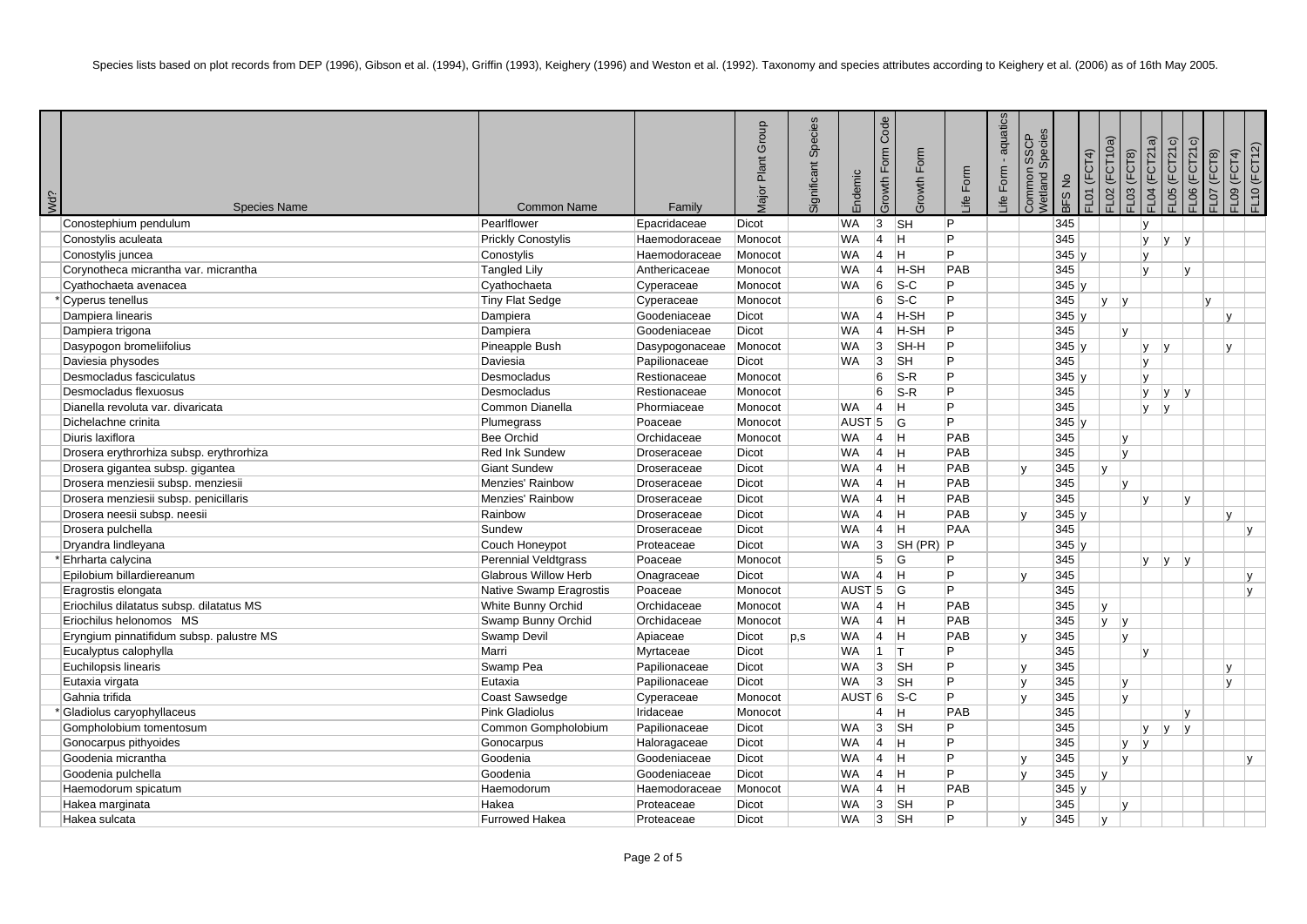| Wd? | <b>Species Name</b>                                              | <b>Common Name</b>       | Family         | Group<br>Plant<br><b>Major</b> | Species<br>Significant | Endemic             | Code<br>Growth Form | Form<br>Growth I | life Form.     | - aquatics<br>Form<br>ے≝ | Species<br>SSCP<br>Common<br>Netland: | BFS No      | $FLO1$ ( $FCT4$ ) | FL02 (FCT10a) | $=$ LO4 ( $=$ CT21a)<br>FL03 (FCT8) | FLOG(FCT21c) | FLO6 (FCT21c) | (FCT8)<br>FL07 | <b>EL10 (FCT12)</b><br>FL09 (FCT4) |
|-----|------------------------------------------------------------------|--------------------------|----------------|--------------------------------|------------------------|---------------------|---------------------|------------------|----------------|--------------------------|---------------------------------------|-------------|-------------------|---------------|-------------------------------------|--------------|---------------|----------------|------------------------------------|
|     | Hakea varia                                                      | Variable-leaved Hakea    | Proteaceae     | <b>Dicot</b>                   |                        | <b>WA</b>           | 3                   | <b>SH</b>        | P              |                          | $\mathsf{v}$                          | 345         |                   | $\mathsf{v}$  |                                     |              |               |                |                                    |
|     | Hibbertia racemosa                                               | <b>Stalked Hibbertia</b> | Dilleniaceae   | Dicot                          |                        | <b>WA</b>           | 3                   | <b>SH</b>        | P              |                          |                                       | 345         |                   |               |                                     | <b>v</b>     | v             |                |                                    |
|     | Holcus sp. scps                                                  |                          | Poaceae        | Monocot                        |                        |                     | 5                   | <b>G</b>         | A              |                          |                                       | 345         |                   | $\mathsf{v}$  |                                     |              |               | v              |                                    |
|     | Homalosciadium homalocarpum                                      | Homahoma                 | Apiaceae       | <b>Dicot</b>                   |                        | <b>WA</b>           | $\overline{4}$      | lн.              | A              |                          |                                       | 345y        |                   |               |                                     |              |               |                |                                    |
|     | Hovea trisperma var. trisperma                                   | Common Hovea             | Papilionaceae  | Dicot                          |                        | WA                  | 3                   | <b>SH</b>        | P              |                          |                                       | 345         |                   |               | Iv.                                 |              |               |                |                                    |
|     | Hyalosperma cotula                                               | Hyalosperma              | Asteraceae     | Dicot                          |                        | <b>WA</b>           | $\vert$ 4           | ÌН.              | A              |                          |                                       | 345         |                   |               | lv.                                 |              |               | $\mathsf{v}$   |                                    |
|     | Hydrocotyle callicarpa                                           | Pennywort                | Apiaceae       | Dicot                          |                        | $AUST$ 4            |                     | Iн.              | A              |                          |                                       | 345y        |                   |               |                                     |              |               |                |                                    |
|     | Hypocalymma angustifolium                                        | White Myrtle             | Myrtaceae      | Dicot                          |                        | WA                  | 3                   | <b>SH</b>        | P              |                          |                                       | 345y        |                   | IV.           |                                     |              |               | IV.            |                                    |
|     | *Hypochaeris glabra                                              | Flatweed                 | Asteraceae     | Dicot                          |                        |                     | 4                   | lн.              | A              |                          |                                       | 345y        |                   |               | ly ly                               | V            | v             | V <br>IV.      |                                    |
|     | Hypolaena exsulca                                                | Hypolaena                | Restionaceae   | Monocot                        |                        |                     | 6                   | $ S-R $          | P              |                          |                                       | 345y        |                   |               | lv.                                 |              |               | l v            |                                    |
|     | Hypolaena pubescens                                              | Hypolaena                | Restionaceae   | Monocot                        |                        |                     | 6                   | $S-R$            | P              |                          | ١v                                    | 345 $ y $ y |                   |               | v                                   |              |               |                |                                    |
|     | Hypoxis occidentalis var. occidentalis                           | <b>Yellow Star</b>       | Hypoxidaceae   | Monocot                        |                        | <b>WA</b>           | $\vert$ 4           | IH.              | PAB            |                          |                                       | 345         |                   |               |                                     |              |               | Iv.            |                                    |
|     | Isolepis cernua                                                  | Nodding Clubrush         | Cyperaceae     | Monocot                        |                        | AUST 6              |                     | $ S-C $          | A              |                          |                                       | 345         |                   | $\mathbf{v}$  |                                     |              |               |                |                                    |
|     | Isolepis marginata                                               | Coarse Clubrush          | Cyperaceae     | Monocot                        |                        | AUST <sup>6</sup>   |                     | $ S-C $          | A              |                          |                                       | 345         |                   |               |                                     |              |               | l V            |                                    |
|     | Isolepis oldfieldiana                                            | Oldfield's Clubrush      | Cyperaceae     | Monocot                        |                        | <b>WA</b>           | 6                   | $ S-C $          | A              |                          |                                       | 345         |                   | Iv.           |                                     |              |               |                |                                    |
|     | Isotropis cuneifolia subsp. cuneifolia                           | Granny's Bonnets         | Papilionaceae  | Dicot                          |                        | <b>WA</b>           | $\vert$ 4           | H-SH             | P              |                          |                                       | 345         |                   |               |                                     |              |               | Iv.            |                                    |
|     | Jacksonia furcellata                                             | Grey Stinkwood           | Papilionaceae  | Dicot                          |                        | WA                  | 3                   | SH/T             | P              |                          |                                       | 345         |                   |               |                                     | <b>V</b>     | V             |                |                                    |
|     | Jacksonia gracillima                                             | Swamp Jacksonia          | Papilionaceae  | Dicot                          |                        | <b>WA</b>           | 4                   | H-SH             | P              |                          |                                       | 345y        |                   | v             | Iv.                                 |              |               |                |                                    |
|     | * Juncus articulatus                                             | Jointed Rush             | Juncaceae      | Monocot                        |                        |                     | 6                   | S-J              | P              |                          |                                       | 345         |                   |               |                                     |              |               |                | v                                  |
|     | *Juncus capitatus                                                | Capitate Rush            | Juncaceae      | Monocot                        |                        |                     | 6                   | S-J              | l A            |                          |                                       | 345         |                   | lv.           |                                     |              |               | $\mathbf{v}$   |                                    |
|     | Kennedia prostrata                                               | Running Postman          | Papilionaceae  | Dicot                          |                        | $AUST$ <sup>4</sup> |                     | $H$ (PR)         | P              |                          |                                       | 345         |                   |               | lv.                                 |              |               |                |                                    |
|     | Kunzea glabrescens                                               | Spearwood                | Myrtaceae      | Dicot                          |                        | WA                  | 3                   | <b>SH</b>        | P              |                          |                                       | 345         |                   |               | Iv.                                 |              |               |                |                                    |
|     | Kunzea micrantha subsp. micrantha                                | Clay Kunzea              | Myrtaceae      | Dicot                          |                        | <b>WA</b>           | 3                   | <b>SH</b>        | P              |                          |                                       | 345y        |                   | y             |                                     |              |               |                |                                    |
|     | Laxmannia sessiliflora subsp. australis                          | Paper Lily               | Anthericaceae  | Monocot                        |                        | <b>WA</b>           | 4                   | ÌН.              | P              |                          |                                       | 345y        |                   |               |                                     |              |               |                |                                    |
|     | Lepidosperma longitudinale                                       | Swamp Swordsedge         | Cyperaceae     | Monocot                        |                        | AUST <sup>6</sup>   |                     | $ S-C $          | P              |                          |                                       | 345         |                   |               |                                     |              |               |                | $\mathsf{v}$                       |
|     | Lepidosperma sp. (Coastal terete) (BJ Keighery and N Gibson 231) | Lepidosperma             | Cyperaceae     | Monocot                        |                        | <b>WA</b>           | 6                   | $ S-C $          | P              |                          |                                       | 345y        |                   | v             |                                     |              |               |                |                                    |
|     | Lepidosperma squamatum                                           | Common Lepidosperma      | Cyperaceae     | Monocot                        |                        | <b>WA</b>           | 6                   | $ S-C $          | P              |                          |                                       | 345         |                   |               | Iv.                                 |              |               |                |                                    |
|     | Leucopogon conostephioides                                       | <b>Beard Heath</b>       | Epacridaceae   | Dicot                          |                        | WA                  | 3                   | <b>SH</b>        | P              |                          |                                       | 345         |                   |               |                                     | lv.          | y             |                |                                    |
|     | Lobelia tenuior                                                  | Slender Lobelia          | Lobeliaceae    | <b>Dicot</b>                   |                        | <b>WA</b>           | $\overline{4}$      | lн.              | A              |                          |                                       | 345         |                   |               | Iv.                                 |              |               |                |                                    |
|     | Lomandra caespitosa                                              | <b>Tufted Lomandra</b>   | Dasypogonaceae | Monocot                        |                        | WA                  | $\overline{4}$      | lН.              | P              |                          |                                       | 345         |                   |               |                                     | <b>v</b>     | V             |                |                                    |
|     | Lomandra hermaphrodita                                           | Lomandra                 | Dasypogonaceae | Monocot                        |                        | <b>WA</b>           | $\vert$ 4           | lн.              | P              |                          |                                       | 345y        |                   |               |                                     | lv.          | v             |                |                                    |
|     | Lomandra micrantha subsp. micrantha                              | Lomandra                 | Dasypogonaceae | Monocot                        |                        | AUST <sup>4</sup>   |                     | lН.              | P              |                          |                                       | 345         |                   |               | IV.                                 | ۱v           |               |                |                                    |
|     | Lotus subbiflorus                                                | Hairy Birdsfoot Trefoil  | Papilionaceae  | Dicot                          |                        |                     | 4                   | lн.              | $\overline{A}$ |                          |                                       | 345         |                   |               |                                     |              |               | V <br>V.       | V                                  |
|     | Lyginia barbata                                                  | Lyginia                  | Restionaceae   | Monocot                        |                        |                     | 6                   | $S-R$            | P              |                          |                                       | 345y        |                   | V             | ly.                                 | y            | y             |                |                                    |
|     | Macarthuria australis                                            | Macarthuria              | Molluginaceae  | Dicot                          |                        | <b>WA</b>           | $\vert$ 4           | H-SH             | P              |                          |                                       | 345         |                   |               |                                     |              | ۱v            |                |                                    |
|     | Macrozamia riedlei                                               | Riedlé's Zamia           | Zamiaceae      | Cycad                          |                        | <b>WA</b>           | 3                   | SH-H             | P              |                          |                                       | 345         |                   |               |                                     | lv.          | y             |                |                                    |
|     | Meeboldina cana                                                  | Meeboldina               | Restionaceae   | Monocot                        |                        |                     | 6                   | $S-R$            | P              |                          |                                       | 345         |                   | $\mathsf{v}$  |                                     |              |               |                |                                    |
|     | Meeboldina coangustata                                           | Meeboldina               | Restionaceae   | Monocot                        |                        |                     | 6                   | $S-R$            | P              |                          |                                       | 345         |                   |               |                                     |              |               |                | $\mathsf{v}$                       |
|     | Melaleuca lateriflora subsp. acutifolia                          | Melaleuca                | Myrtaceae      | Dicot                          |                        | WA                  | 3                   | <b>SH</b>        | P              |                          |                                       | 345         |                   | IV.           |                                     |              |               |                |                                    |
|     | Melaleuca lateritia                                              | Robin Redbreast Bush     | Myrtaceae      | Dicot                          |                        |                     | 3                   | <b>SH</b>        | P              |                          | $\mathsf{N}$                          | 345         |                   |               |                                     |              |               | l v            |                                    |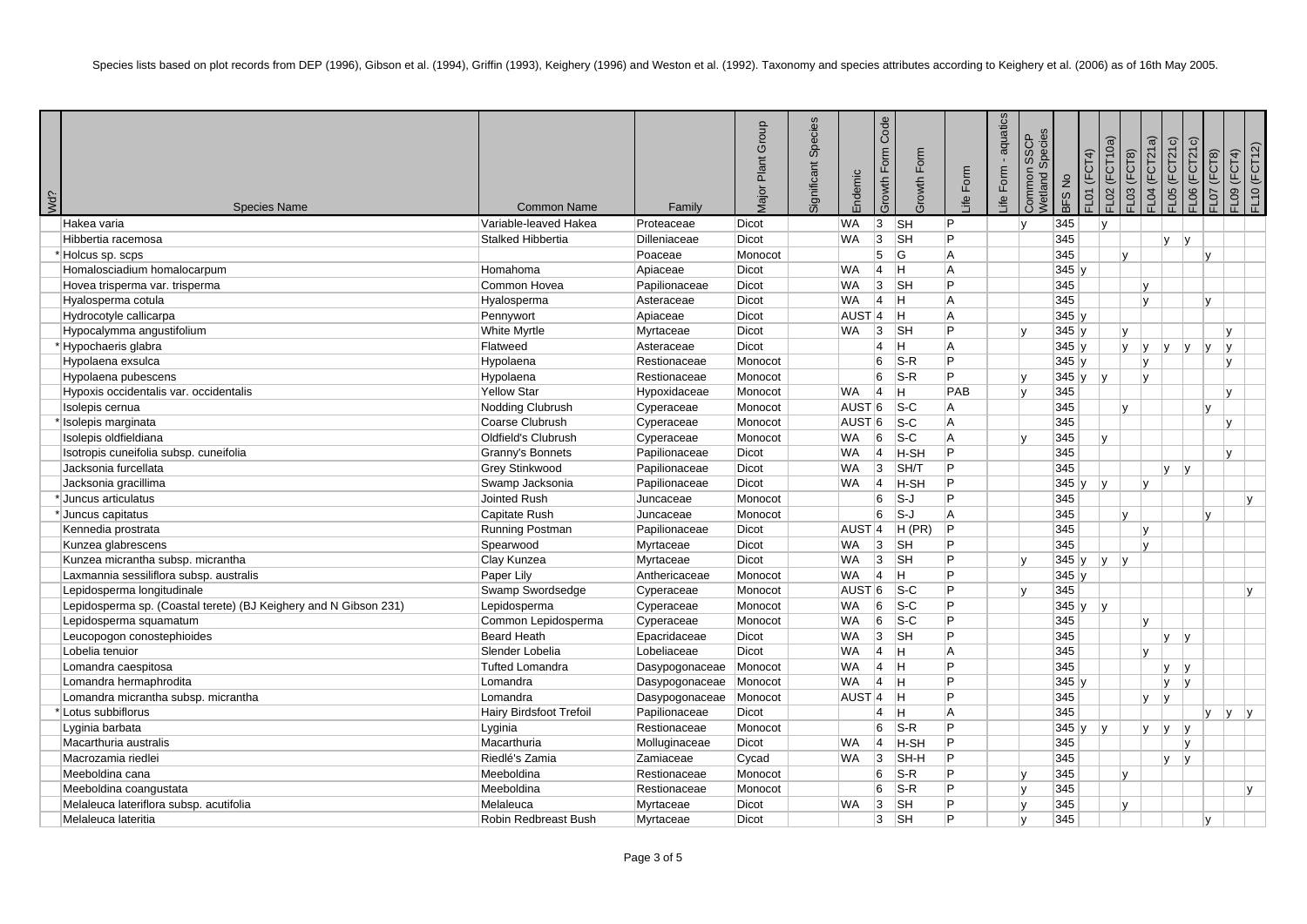| Wd? |                                                                  |                                          |                     | Group<br>Plant<br><i>lajor</i> | Species<br>Significant | Endemic             | Code<br>Form<br>Growth I | Growth Form               | life Form.     | - aquatics<br>Form<br>≞ | Vetland Species<br><b>SSCP</b><br>Common | <b>BFS No</b> | $FLO1$ ( $FCT4$ ) | FL02 (FCT10a)<br>FL03 (FCT8) | FL04 (FCT21a) | FLO5 (FCT21c) | FLO6 (FCT21c) | $=$ LO7 (FCT8) | FL10 (FCT12)<br>FL09 (FCT4) |
|-----|------------------------------------------------------------------|------------------------------------------|---------------------|--------------------------------|------------------------|---------------------|--------------------------|---------------------------|----------------|-------------------------|------------------------------------------|---------------|-------------------|------------------------------|---------------|---------------|---------------|----------------|-----------------------------|
|     | <b>Species Name</b><br>Melaleuca preissiana                      | <b>Common Name</b><br>Preiss's Paperbark | Family<br>Myrtaceae | Dicot                          |                        | <b>WA</b>           | $\vert$ 1                | ÌТ.                       | P              |                         | $\overline{v}$                           | 345           |                   |                              |               |               |               | l v            |                             |
|     | Melaleuca teretifolia                                            | Swamp Honeymyrtle                        | Myrtaceae           | Dicot                          |                        | <b>WA</b>           | 3                        | <b>SH</b>                 | P              |                         |                                          | 345           |                   |                              |               |               |               |                |                             |
|     | Melaleuca uncinata                                               | <b>Broom Honeymyrtle</b>                 | Myrtaceae           | Dicot                          |                        | <b>WA</b>           | 3                        | SH                        | P              |                         |                                          | 345           |                   | $\mathsf{v}$                 |               |               |               |                |                             |
|     | Melaleuca viminea subsp. viminea                                 | Swamp Honeymyrtle                        | Myrtaceae           | Dicot                          |                        | <b>WA</b>           | 3                        | $\overline{\mathsf{S}}$ H | P              |                         |                                          | 345           |                   |                              |               |               |               | $\mathsf{v}$   | v                           |
|     | Microtis media                                                   | Common Mignonette Orchid                 | Orchidaceae         | Monocot                        |                        | WA                  | 4                        | ÌН.                       | PAB            |                         |                                          | 345           |                   |                              | $V$ $V$       |               |               | Iv.            |                             |
|     | Millotia tenuifolia var. tenuifolia                              | Soft Millotia                            | Asteraceae          | <b>Dicot</b>                   |                        | AUST <sup>4</sup>   |                          | Iн.                       | A              |                         |                                          | 345           |                   |                              |               |               | lv.           |                |                             |
|     | Monopsis debilis                                                 | Monopsis                                 | Lobeliaceae         | Dicot                          |                        |                     | 4                        | Iн.                       | l A            |                         |                                          | 345           |                   | $\mathsf{v}$                 |               |               |               |                |                             |
|     | Myriocephalus helichrysoides                                     | Woolly-heads                             | Asteraceae          | Dicot                          | le                     | <b>WA</b>           | $\vert$ 4                | ÌН.                       | A              | $AQD$ $V$               |                                          | 345           |                   | Iv.                          |               |               |               |                |                             |
|     | Neurachne alopecuroidea                                          | Foxtail Mulga Grass                      | Poaceae             | Monocot                        |                        | AUST <sub>5</sub>   |                          | G                         | P              |                         |                                          | 345y          |                   |                              |               | lv.           | V             |                |                             |
|     | Nuytsia floribunda                                               | <b>Christmas Tree</b>                    | Loranthaceae        | <b>Dicot</b>                   |                        | <b>WA</b>           | $\vert$ 1                | T                         | P-PAR          |                         |                                          | 345           |                   |                              |               | lv.           |               |                |                             |
|     | * Parentucellia viscosa                                          | <b>Sticky Bartsia</b>                    | Scrophulariaceae    | Dicot                          |                        |                     | $\overline{4}$           | lн.                       | l A            |                         |                                          | 345           |                   | Iv.                          |               |               |               | $\mathbf{v}$   | $\mathsf{v}$                |
|     | Patersonia occidentalis                                          | Purple Flag                              | Iridaceae           | Monocot                        |                        | $AUST$ <sup>4</sup> |                          | Iн.                       | P              |                         |                                          | 345y          |                   |                              |               | lv.           | V             | $\mathsf{v}$   |                             |
|     | Patersonia occidentalis (Swamp form) (N Gibson and MN Lyons 554) | Swamp Flag                               | Iridaceae           | Monocot                        |                        | <b>WA</b>           | 4                        | lн.                       | P              |                         |                                          | 345           |                   |                              | Iv.           |               |               |                |                             |
|     | Pericalymma ellipticum                                           | Pericalymma                              | Myrtaceae           | Dicot                          |                        | <b>WA</b>           | 3                        | SH                        | P              |                         |                                          | 345y          |                   |                              | Iv.           |               |               | v              |                             |
|     | Petrophile linearis                                              | Pixie Mops                               | Proteaceae          | Dicot                          |                        | WA                  | 3                        | $\overline{\mathsf{S}}$ H | P              |                         |                                          | 345           |                   |                              |               | IV.           |               |                |                             |
|     | Philotheca spicata                                               | Salt and Pepper                          | Rutaceae            | Dicot                          |                        | AUST <sub>3</sub>   |                          | <b>SH</b>                 | P              |                         |                                          | $345 \vert v$ |                   |                              | lv.           | v             |               |                |                             |
|     | Philydrella drummondii                                           | Drummond's Philydrella                   | Philydraceae        | Monocot                        |                        | WA                  | $\vert$ 4                | lн.                       | PAB            |                         |                                          | 345           |                   | lv.<br> V                    |               |               |               |                |                             |
|     | Phlebocarya ciliata                                              | Phlebocarya                              | Haemodoraceae       | Monocot                        |                        | WA                  | $\vert$ 4                | lн.                       | P              |                         |                                          | 345           |                   |                              | IV.           |               |               |                |                             |
|     | Pimelea imbricata var. major                                     | Swamp Banjine                            | Thymelaeaceae       | Dicot                          | ls                     | WA                  | 3                        | SH                        | P              |                         |                                          | 345y          |                   | $\mathsf{v}$                 |               |               |               |                |                             |
|     | Podolepis gracilis                                               | <b>Slender Podolepis</b>                 | Asteraceae          | Dicot                          |                        | $AUST$ <sup>4</sup> |                          | ΙH.                       | l A            |                         |                                          | 345           |                   |                              |               |               |               | $\mathsf{v}$   |                             |
|     | Podolepis gracilis (Swamp form) (GJ Keighery 13126)              | Swamp Podolepis                          | Asteraceae          | Dicot                          |                        | WA                  | $\vert$ 4                | lн.                       | A              |                         |                                          | 345           |                   | lv.                          |               |               |               | $\mathbf{v}$   |                             |
|     | Podotheca chrysantha                                             | <b>Yellow Podotheca</b>                  | Asteraceae          | Dicot                          |                        | WA                  | $\vert$ 4                | lн.                       | $\overline{A}$ |                         |                                          | 345           |                   |                              |               |               | ۱v            |                |                             |
|     | Prasophyllum drummondii                                          | Swamp Leek Orchid                        | Orchidaceae         | Monocot                        |                        | <b>WA</b>           | $\vert$ 4                | lн.                       | PAB            |                         |                                          | 345           |                   | Iv.<br> V                    |               |               |               | $\mathsf{v}$   |                             |
|     | Pterostylis vittata                                              | <b>Banded Greenhood</b>                  | Orchidaceae         | Monocot                        |                        | WA                  | $\vert$ 4                | ΙH.                       | PAB            |                         |                                          | 345           |                   |                              | lv.           | V             |               |                |                             |
|     | Quinetia urvillei                                                | Quinetia                                 | Asteraceae          | Dicot                          |                        | $AUST$ <sup>4</sup> |                          | ÌН.                       | A              |                         |                                          | 345           |                   | Iv.                          |               |               | Iv.           |                |                             |
|     | Regelia ciliata                                                  | Mouse Plant                              | Myrtaceae           | Dicot                          |                        | <b>WA</b>           | 3                        | <sub>SH</sub>             | P              |                         |                                          | 345           |                   | Iv.                          |               |               |               | v              |                             |
|     | Schoenus brevisetis                                              | Schoenus                                 | Cyperaceae          | Monocot                        |                        | <b>WA</b>           | 6                        | $ S-C $                   | P              |                         |                                          | 345           |                   | IV.                          |               |               |               |                |                             |
|     | Schoenus curvifolius                                             | Schoenus                                 | Cyperaceae          | Monocot                        |                        | <b>WA</b>           | 6                        | $\overline{\text{S-C}}$   | P              |                         |                                          | 345y          |                   |                              |               | $\mathsf{v}$  |               |                |                             |
|     | Schoenus efoliatus                                               | Schoenus                                 | Cyperaceae          | Monocot                        |                        | WA                  | 6                        | $ S-C $                   | P              |                         |                                          | 345           |                   |                              | IV.           |               |               | $\mathsf{v}$   |                             |
|     | Schoenus grandiflorus                                            | Schoenus                                 | Cyperaceae          | Monocot                        |                        | <b>WA</b>           | 6                        | $ S-C $                   | P              |                         |                                          | 345           |                   |                              |               |               | Iv.           |                |                             |
|     | Schoenus odontocarpus                                            | Schoenus                                 | Cyperaceae          | Monocot                        |                        | <b>WA</b>           | 6                        | $ S-C $                   | A              |                         |                                          | 345           |                   | IV.<br> v                    |               |               |               | lv.            |                             |
|     | Schoenus rigens                                                  | Schoenus                                 | Cyperaceae          | Monocot                        |                        | WA                  | 6                        | $ S-C $                   | P              |                         |                                          | 345           |                   | IV.                          |               |               |               |                |                             |
|     | Schoenus sp. "no teeth" (BJ Keighery and N Gibson 233)           | Schoenus                                 | Cyperaceae          | Monocot                        |                        | <b>WA</b>           | 6                        | $S-C$                     | P              |                         |                                          | 345           |                   |                              |               |               |               |                | $\mathsf{v}$                |
|     | Schoenus tenellus                                                | Schoenus                                 | Cyperaceae          | Monocot                        |                        | <b>WA</b>           | 6                        | $ S-C $                   | l A            | AQE V                   |                                          | 345           |                   |                              |               |               |               | V              |                             |
|     | Scholtzia involucrata                                            | Scholtzia                                | Myrtaceae           | Dicot                          |                        | WA                  | 3                        | <b>SH</b>                 | P              |                         |                                          | 345           |                   |                              |               |               | Iv.           | $\mathsf{v}$   |                             |
|     | Selaginella gracillima                                           | <b>Tiny Clubmoss</b>                     | Selaginellaceae     | Fern Ally                      |                        | AUST <sup>4</sup>   |                          | lН.                       | A              |                         |                                          | 345           |                   | lv.                          |               |               |               |                |                             |
|     | Siloxerus humifusus                                              | Siloxerus                                | Asteraceae          | <b>Dicot</b>                   |                        | WA                  | $\vert$ 4                | lн.                       | A              |                         |                                          | 345y          |                   | Iv.                          |               |               |               | l v            |                             |
|     | Sowerbaea laxiflora                                              | <b>Purple Tassels</b>                    | Anthericaceae       | Monocot                        |                        | <b>WA</b>           | $\vert$ 4                | lн.                       | PAB            |                         |                                          | 345           |                   |                              |               | $\mathsf{v}$  |               |                |                             |
|     | Stirlingia latifolia                                             | Blueboy                                  | Proteaceae          | Dicot                          |                        | WA                  | 3                        | $\overline{\mathsf{S}}$ H | P              |                         |                                          | 345           |                   |                              |               | IV.           |               |                |                             |
|     | Stylidium brunonianum subsp. brunonianum                         | Pink Fountain Triggerplant               | Stylidiaceae        | Dicot                          |                        | <b>WA</b>           | $\vert$ 4                | lн.                       | P              |                         |                                          | 345y          |                   |                              |               | Iv.           |               | Iv.            |                             |